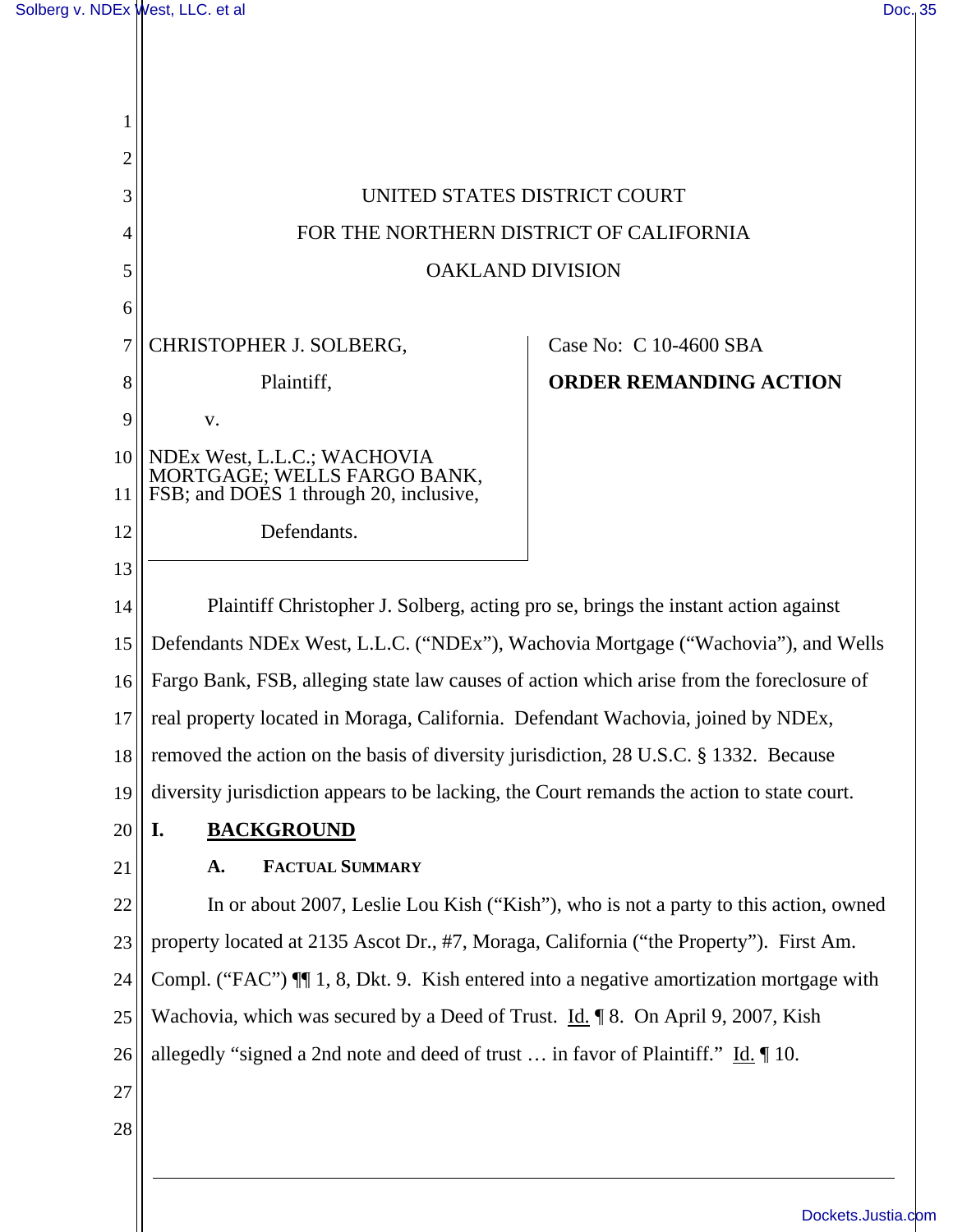1 2 3 On May 9, 2010, Plaintiff began the foreclosure process by recording a Notice of Default against the Property. Id. According to Plaintiff, he acquired the property from Kish on August 30, 2010, through a trustee's sale. Id.

4

5 6 8 9 On May 29, 2010, Defendants commenced separate foreclosure proceedings and recorded a Notice of Default on the Property. Id. ¶ 12. On August 31, 2010, Plaintiff received a copy of a Notice of Trustee's sale, which had been issued by NDEx. Id. ¶ 14. Plaintiff contacted NDEx and Wells Fargo Bank, FSB, which informed him that he had "no standing" to challenge the foreclosure. Id. ¶¶ 14-17. On September 27, 2010, Defendants foreclosed on the Property pursuant to the first Deed of Trust. Id. ¶ 25.

10

7

## **B. PROCEDURAL HISTORY**

11 12 13 14 15 16 17 On September 13, 2010, Plaintiff commenced the instant action against Defendants NDEx, Wachovia and Wells Fargo Bank, FSB, in Contra Costa County Superior Court. The Complaint asserts four causes of action for: (1) Fraud; (2) Improper Procedures; (3) Bad Faith; and (4) Disputed Obligations – Misrepresentation. Plaintiff avers that NDEx is "headquartered and domiciled in Addison, Texas." Compl. ¶ 3, Dkt. 1-1. He does not allege the citizenship of Wachovia or Wells Fargo Bank, FSB, stating instead that their "form [was] unknown." Id. ¶¶ 4-6.

18 19 20 21 22 23 24 25 On October 12, 2010, Wachovia, identifying itself as "a division of Wells Fargo Bank, N.A.," removed the action on the basis of diversity jurisdiction. Notice of Removal, Dkt. 1. While the Notice of Removal alleges that Wachovia is a citizen of South Dakota, and that NDEx is "a Delaware limited liability company headquartered in Addison, Texas," Notice of Removal ¶¶ 3-4, the citizenship of Wells Fargo Bank, FSB, is not alleged. Instead, the caption of the Notice of Removal purports to state that that Wachovia was "erroneously named as 'Wells Fargo Bank, FSB.'" Id. at 1. NDEx separately filed a joinder in the removal. Dkt. 2.

26 27 On October 19, 2010, Plaintiff filed a First Amended Complaint ("FAC"). Dkt. 8. The FAC names the same three Defendants as in the original Complaint, but includes

28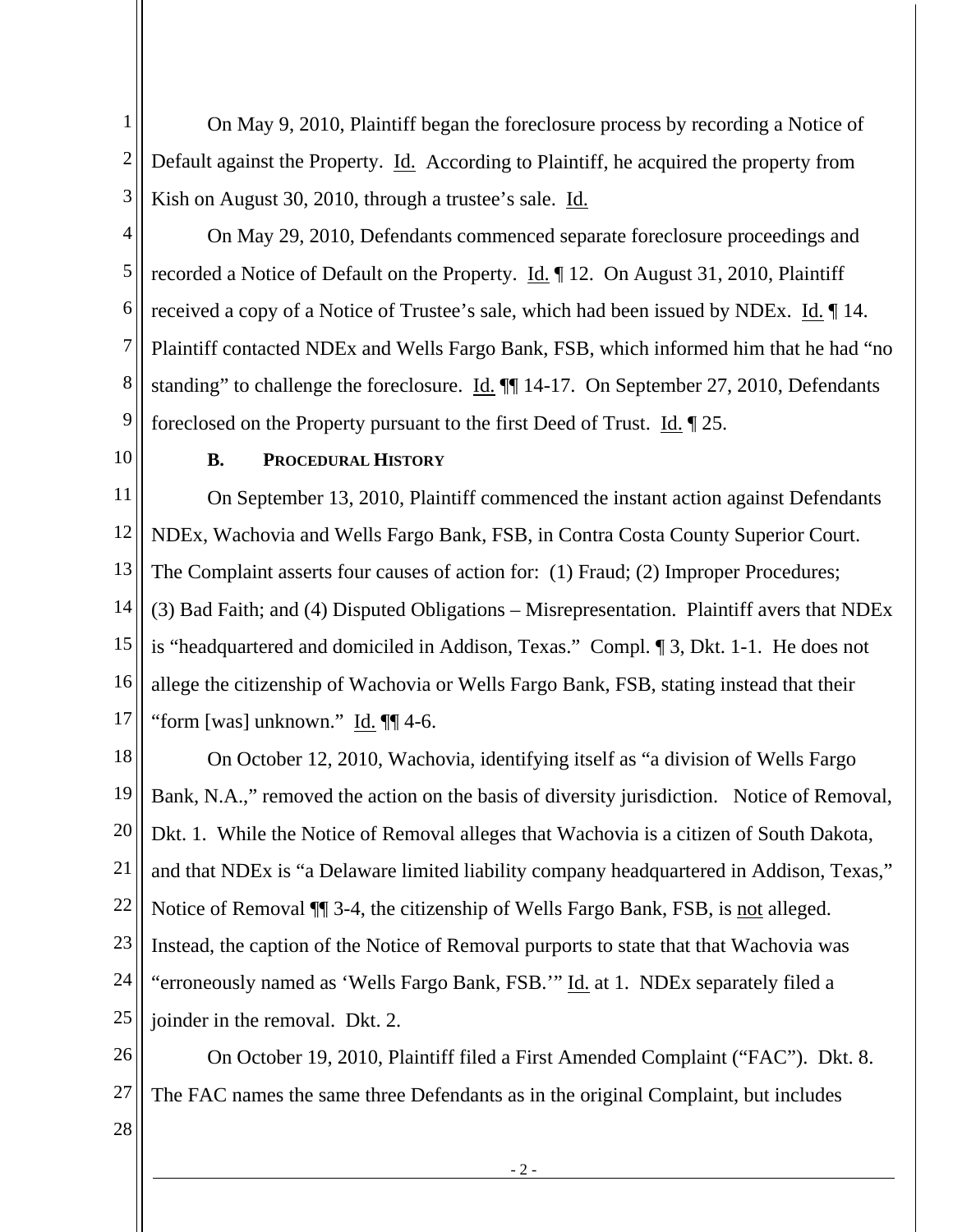1 2 additional factual allegations, adds a cause of action for breach of contract and omits the claim styled as Disputed Obligations – Misrepresentation.

3 4 5 6 7 8 9 On January 18, 2011, Plaintiff filed a motion, ostensibly under Federal Rule of Civil Procedure 15(a) and 28 U.S.C. § 1447(e), to substitute "Wells Fargo & Company' as a defendant in place of the erroneously named defendant, Wells Fargo Bank, FSB". Pl.'s Mot. at i. Plaintiff also seeks to join Wells Fargo Bank N.A., as a defendant. Id. Finally, Plaintiff seeks an order remanding the action to state court on the grounds that Wells Fargo Bank N.A., Wells Fargo & Company and Plaintiff are, for purposes of diversity jurisdiction, citizens of California. Id.

## 10 **II. DISCUSSION**

11 12 13 14 15 16 17 18 19 20 21 22 23 Before turning to the merits of Plaintiff's motion, the Court first examines whether the action was removable in the first instance. See S. Pac. Transp. Co. v. City of Los Angeles, 922 F.2d 498, 502 (9th Cir. 1990) (noting that federal courts have a sua sponte duty to examine jurisdiction before proceeding to the merits of a case). "Federal courts are courts of limited jurisdiction. They possess only that power authorized by Constitution and statute, which is not to be expanded by judicial decree." Kokkonen v. Guardian Life Ins. Co. of Am., 511 U.S. 375, 377 (1994). The court is presumed to lack jurisdiction unless the contrary appears affirmatively from the record. DaimlerChrysler Corp. v. Cuno, 547 U.S. 332, 342 n.3 (2006). "Federal jurisdiction must be rejected if there is any doubt as to the right of removal in the first instance." Gaus v. Miles, Inc., 980 F.2d 564, 566 (9th Cir. 1992). The party seeking removal bears the burden of establishing grounds for the exercise of federal jurisdiction. Cal. ex rel. Locker v. Dynegy, Inc., 375 F.3d 831, 838 (9th Cir. 2004).

24 25 26 27 28 "A defendant may remove an action originally filed in state court only if the case originally could have been filed in federal court." In re NOS Commc'ns, MDL No. 1357, 495 F.3d 1052, 1057 (9th Cir. 2007) (citing 28 U.S.C. § 1441(a), (b)). "The basic statutory grants of federal-court subject-matter jurisdiction are contained in 28 U.S.C. §§ 1331 and 1332." Arbaugh v. Y&H Corp., 546 U.S. 500, 513 (2006). Section 1331 confers federal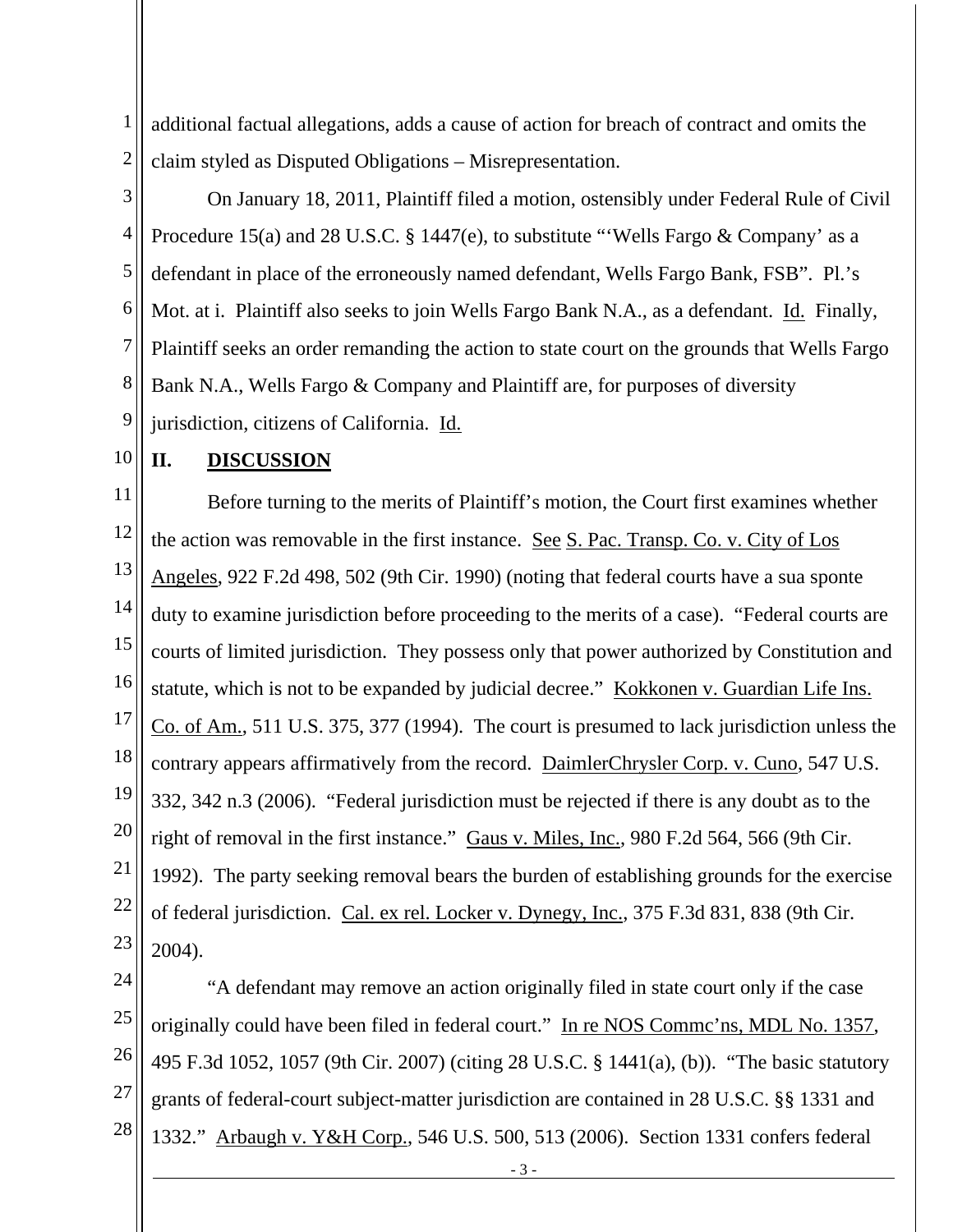1 2 3 4 5 6 7 8 question jurisdiction in "all civil actions arising under the Constitution, laws, or treaties of the United States." 28 U.S.C. § 1331. Under § 1332, district courts have diversity jurisdiction over all civil actions "where the matter in controversy exceeds the sum or value of \$75,000, exclusive of interest and costs, and is between ... citizens of different States." 28 U.S.C. § 1332(a). A case is "not removable" on the basis of diversity jurisdiction unless the requisite jurisdictional facts are apparent from the face of the complaint. Harris v. Bankers Life & Cas. Co., 425 F.3d 689, 694 (9th Cir. 2005) (holding that removability is determined from "the four corners of the applicable pleadings").

9 10 11 12 13 14 15 16 17 18 19 20 21 22 23 24 25 In the instant case, the Complaint filed by Plaintiff in state court was not removable. The Complaint alleges that NDEx "is a business formed as a limited liability company, headquartered and domiciled in Addison, Texas." Compl. ¶ 4. Wachovia repeats this averment in its Notice of Removal. Notice of Removal ¶ 4 ("Defendant NDEx West, LLC is a Delaware limited liability company headquartered in Addison, Texas."). The "headquarters" of a limited liability company is not germane for purposes of determining its citizenship. Unlike the citizenship of a natural person, the citizenship of a limited liability company or other unincorporated entity is the citizenship of its members. See Johnson v. Columbia Props. Anchorage, LP, 437 F.3d 894, 899 (9th Cir. 2006) ("We … hold that, like a partnership, an LLC is a citizen of every state of which its owners/members are citizens."). Here, neither the Complaint nor the Notice of Removal identifies any of NDeX's members or provides any facts regarding their citizenship. As a result, Wachovia had no basis upon which to remove the action. See Harris, 425 F.3d at 694; see also Deckard v. Wachovia Mortg., No. CV 10-2464 PA (AGRx), 2010 WL 1444569, at \*1 (C.D. Cal. April 7, 2010) (allegation in Notice of Removal that "[NDEx is a] Delaware limited liability company headquartered in Addison, Texas" failed to meet defendant's burden of demonstrating removal jurisdiction).

26 27 28 Likewise, the Complaint was not removable due to the paucity of jurisdictional facts regarding Wachovia or Wells Fargo Bank, FSB. The Complaint alleges no information regarding the citizenship of Wachovia, which Plaintiff merely describes as a "form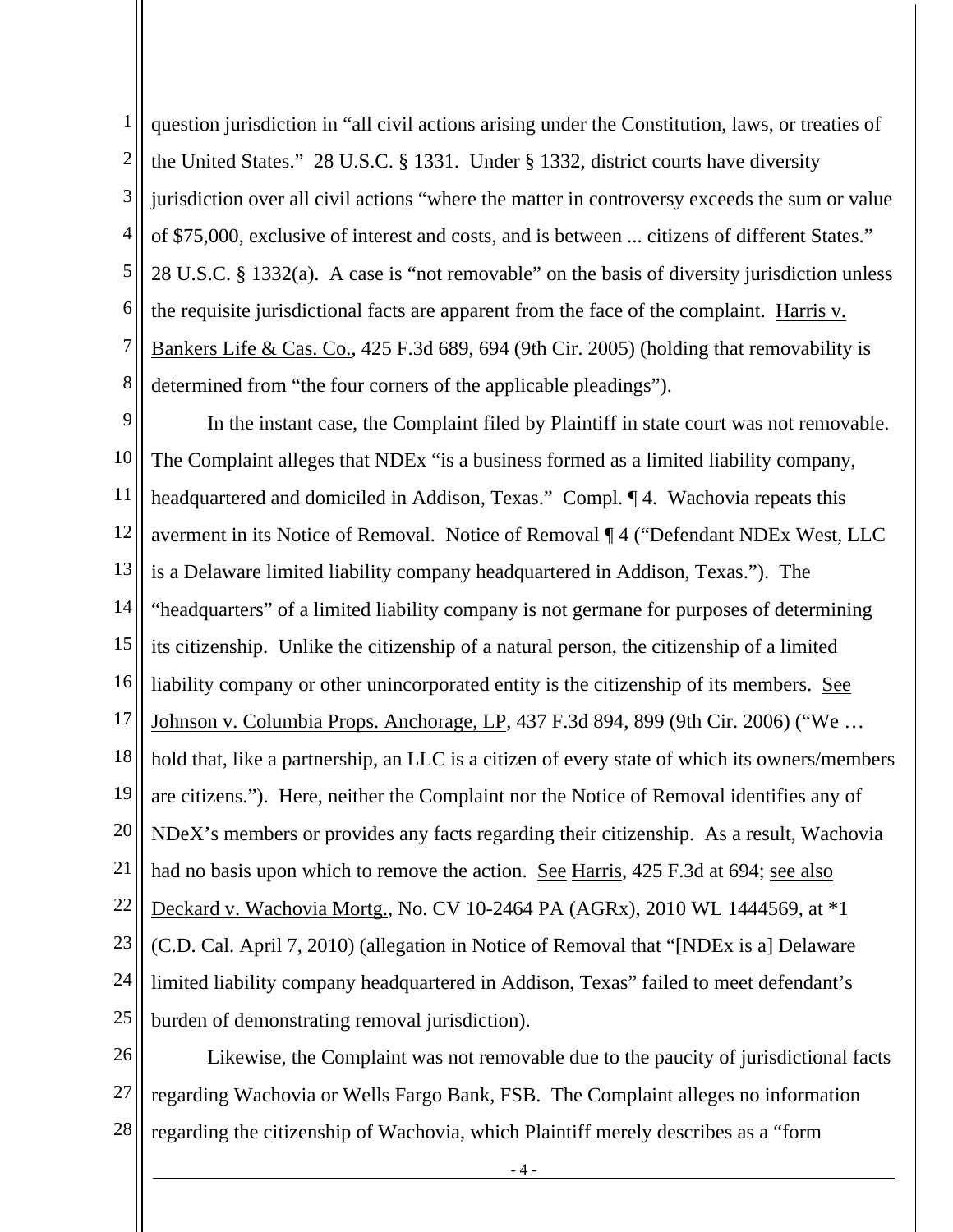| $\mathbf{1}$   | unknown, headquarters and domicile unknown." Compl. ¶ 4. As to Wells Fargo Bank,                                  |  |  |  |
|----------------|-------------------------------------------------------------------------------------------------------------------|--|--|--|
| $\overline{c}$ | FSB, the pleadings allege that it "is a business operating in Contra Costa County,                                |  |  |  |
| 3              | California, form unknown, headquarters and domiciled at 420 Montgomery Street, San                                |  |  |  |
| 4              | Francisco, CA 94104." Id. $\parallel$ 5. Since the citizenship of neither of these parties is alleged,            |  |  |  |
| 5              | the Complaint was not removable. See Harris, 425 F.3d at 694 ("if no ground for removal                           |  |  |  |
| 6              | is evident in the pleading, the case is not removable at that stage.").                                           |  |  |  |
| 7              | Moreover, the Notice of Removal also fails to allege grounds for removal. "Absent                                 |  |  |  |
| 8              | unusual circumstances, a party seeking to invoke diversity jurisdiction should be able to                         |  |  |  |
| 9              | allege affirmatively the actual citizenship of the relevant parties." Kanter v. Warner-                           |  |  |  |
| 10             | Lambert Co., 265 F.3d 853, 857 (9th Cir. 2001). Although the Complaint names NDEx,                                |  |  |  |
| 11             | Wachovia and Wells Fargo Bank, FSB, the Notice of Removal filed by Wachovia only                                  |  |  |  |
| 12             | purports to address its and NDEx's citizenship. Notice of Removal ¶ 3, 4. Wachovia offers                         |  |  |  |
| 13             | no allegations whatsoever regarding the citizenship of Wells Fargo Bank, FSB. Indeed, the                         |  |  |  |
| 14             | only mention of this particular Defendant appears on the caption page of the Notice of                            |  |  |  |
| 15             | Removal, below the name and address of defense counsel, where it appears as follows:                              |  |  |  |
| 16             | Mark T. Flewelling (#96465)                                                                                       |  |  |  |
| 17             | mflewelling@frct.com<br>Michael Rapkine $(\frac{\#222811}{)$                                                      |  |  |  |
| 18             | mrapkin@afrct.corn<br>ANGLIN, PLEWELLING, RASMUSSEN                                                               |  |  |  |
| 19             | <b>CAMPBELL &amp; TRYTTEN LLP</b><br>199 South Los Robles Avenue, Suite 600                                       |  |  |  |
| 20             | Pasadena, California 91101<br>Tel: 626.535.1900 Fax: 626.577.7764                                                 |  |  |  |
| 21             | Attorneys for Defendant,                                                                                          |  |  |  |
| 22             | Wachovia Mortgage, a division of Wells Fargo Bank N.A.<br>(erroneously named "Wachovia Mortgage" and "Wells Fargo |  |  |  |
| 23             | Bank, FSB <sup>35</sup> ("Wachovia")                                                                              |  |  |  |
| 24             | Notice of Removal at 1 (emphasis added). To the extent that Wachovia's position is that                           |  |  |  |
| 25             | Wells Fargo Bank, FSB, is not an actual entity or that its citizenship otherwise should be                        |  |  |  |
| 26             | disregarded for purposes of removal jurisdiction, it was incumbent on Wachovia to allege                          |  |  |  |
| 27             | such facts in the body of its Notice of Removal. Wachovia's ambiguous reference to                                |  |  |  |
| 28             | "Wells Fargo Bank, FSB" in stating the appearance of its counsel plainly is insufficient to                       |  |  |  |
|                | $-5 -$                                                                                                            |  |  |  |
|                |                                                                                                                   |  |  |  |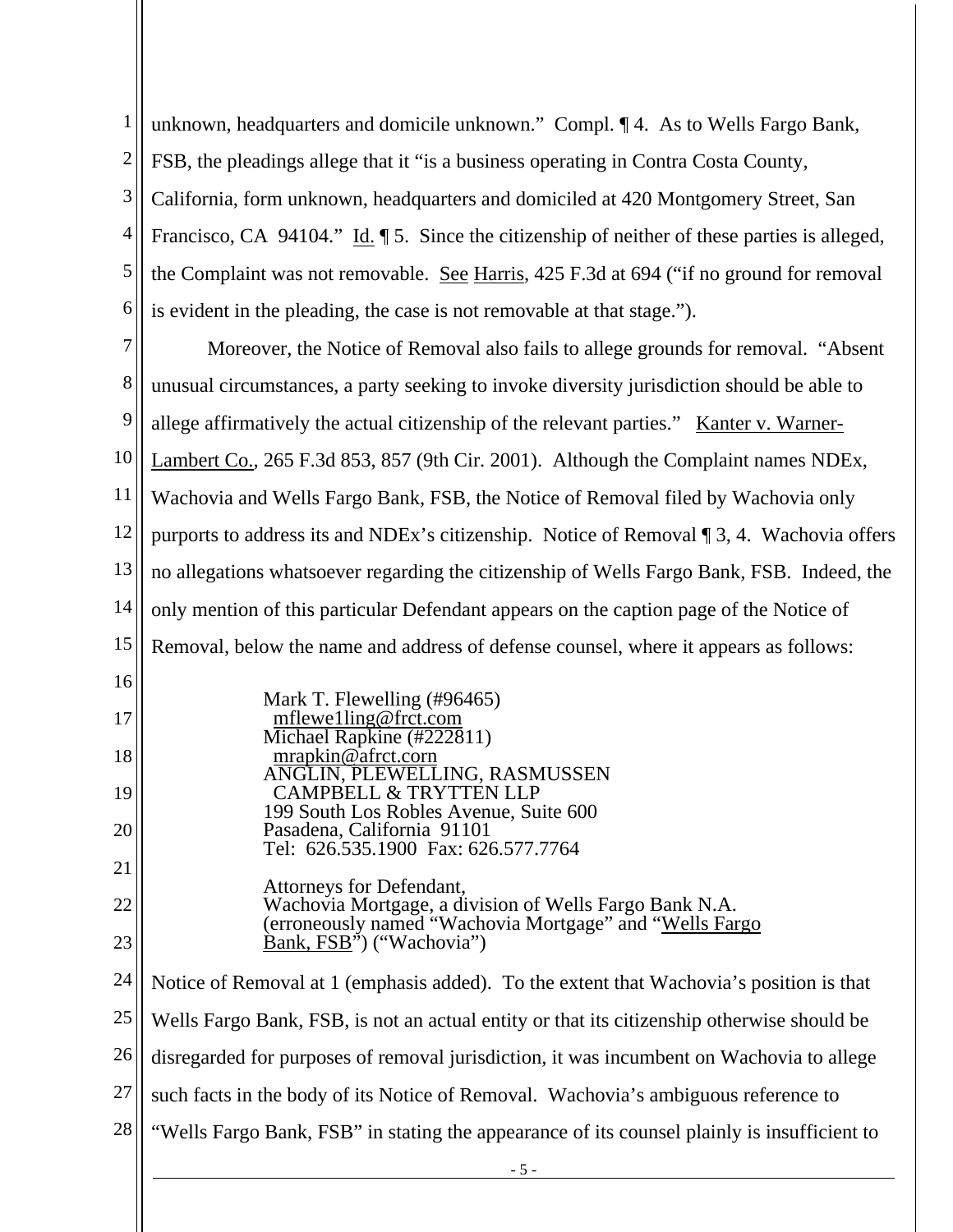| 1              | establish diversity jurisdiction. See Kanter, 265 F.3d at 857 ("failure to specify state   |  |  |
|----------------|--------------------------------------------------------------------------------------------|--|--|
| $\overline{c}$ | citizenship [is] fatal to [an] assertion of diversity jurisdiction.").                     |  |  |
| 3              | <b>CONCLUSION</b><br>III.                                                                  |  |  |
| 4              | For the reasons stated above,                                                              |  |  |
| 5              | IT IS HEREBY ORDERED THAT, pursuant to 28 U.S.C. § 1447(c), the instant                    |  |  |
| 6              | action is REMANDED to the Superior Court of California, County of Contra Costa.            |  |  |
| $\overline{7}$ | Plaintiff's motion to substitute and join parties is DENIED as moot. The Clerk shall close |  |  |
| 8              | the file and terminate any pending matters. The hearing scheduled for April 5, 2011, is    |  |  |
| 9              | VACATED.                                                                                   |  |  |
| 10             | IT IS SO ORDERED.                                                                          |  |  |
| <sup>11</sup>  | Dated: March 30, 2011<br>RONG                                                              |  |  |
| 12             | <b>BROWN ARM</b><br>A<br><b>United States District Judge</b>                               |  |  |
| 13             |                                                                                            |  |  |
| 14             |                                                                                            |  |  |
| 15             |                                                                                            |  |  |
| 16             |                                                                                            |  |  |
| 17             |                                                                                            |  |  |
| 18             |                                                                                            |  |  |
| 19             |                                                                                            |  |  |
| 20<br>21       |                                                                                            |  |  |
| 22             |                                                                                            |  |  |
| 23             |                                                                                            |  |  |
| 24             |                                                                                            |  |  |
| 25             |                                                                                            |  |  |
| 26             |                                                                                            |  |  |
| 27             |                                                                                            |  |  |
| 28             |                                                                                            |  |  |
|                | $-6-$                                                                                      |  |  |
|                |                                                                                            |  |  |
|                |                                                                                            |  |  |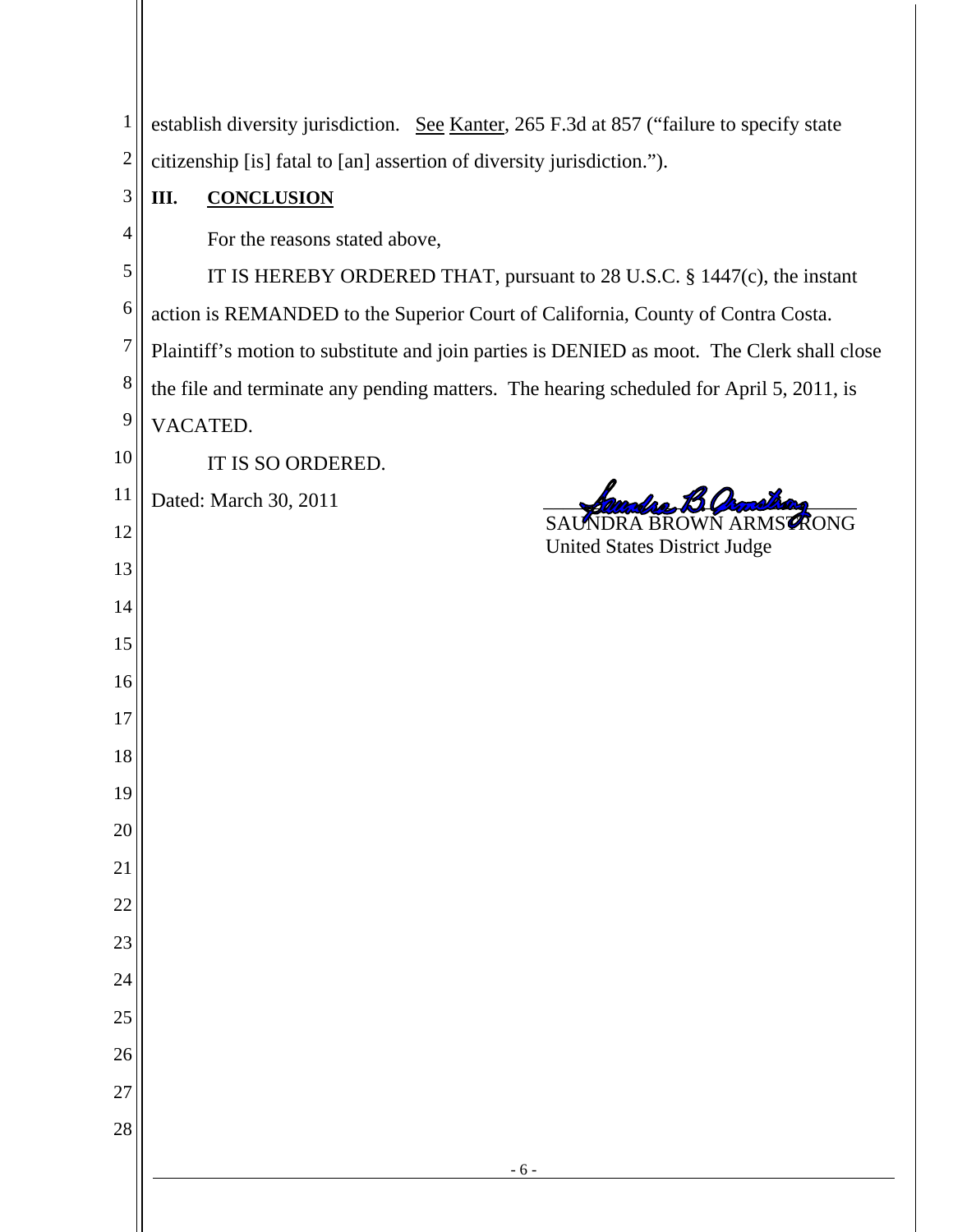| $\mathbf{1}$   |                                                                                                                                                                                                     |  |  |
|----------------|-----------------------------------------------------------------------------------------------------------------------------------------------------------------------------------------------------|--|--|
| $\overline{2}$ | UNITED STATES DISTRICT COURT<br><b>FOR THE</b>                                                                                                                                                      |  |  |
| 3              | NORTHERN DISTRICT OF CALIFORNIA                                                                                                                                                                     |  |  |
| 4              | SOLBERG et al,                                                                                                                                                                                      |  |  |
| 5              | Plaintiff,                                                                                                                                                                                          |  |  |
| 6              | v.                                                                                                                                                                                                  |  |  |
| 7              | NDEX WEST, LLC. et al,                                                                                                                                                                              |  |  |
| 8              | Defendant.                                                                                                                                                                                          |  |  |
| 9              |                                                                                                                                                                                                     |  |  |
| 10             | Case Number: CV10-04600 SBA                                                                                                                                                                         |  |  |
| 11             | <b>CERTIFICATE OF SERVICE</b>                                                                                                                                                                       |  |  |
| 12             | I, the undersigned, hereby certify that I am an employee in the Office of the Clerk, U.S. District                                                                                                  |  |  |
| 13             | Court, Northern District of California.                                                                                                                                                             |  |  |
| 14             | That on March 31, 2011, I SERVED a true and correct copy(ies) of the attached, by placing said<br>copy(ies) in a postage paid envelope addressed to the person(s) hereinafter listed, by depositing |  |  |
| 15             | said envelope in the U.S. Mail, or by placing said copy(ies) into an inter-office delivery receptacle<br>located in the Clerk's office.                                                             |  |  |
| 16             |                                                                                                                                                                                                     |  |  |
| 17             |                                                                                                                                                                                                     |  |  |
| 18<br>19       | Christopher J. Solberg<br>1966 Mohawk Drive<br>Pleasant Hill, CA 94523                                                                                                                              |  |  |
| 20             |                                                                                                                                                                                                     |  |  |
| 21             | Dated: March 31, 2011<br>Richard W. Wieking, Clerk                                                                                                                                                  |  |  |
| 22             | By: LISA R CLARK, Deputy Clerk                                                                                                                                                                      |  |  |
| 23             |                                                                                                                                                                                                     |  |  |
| 24             |                                                                                                                                                                                                     |  |  |
| 25             |                                                                                                                                                                                                     |  |  |
| 26             |                                                                                                                                                                                                     |  |  |
| 27             |                                                                                                                                                                                                     |  |  |
| 28             |                                                                                                                                                                                                     |  |  |
|                | $-7-$                                                                                                                                                                                               |  |  |
|                |                                                                                                                                                                                                     |  |  |
|                |                                                                                                                                                                                                     |  |  |